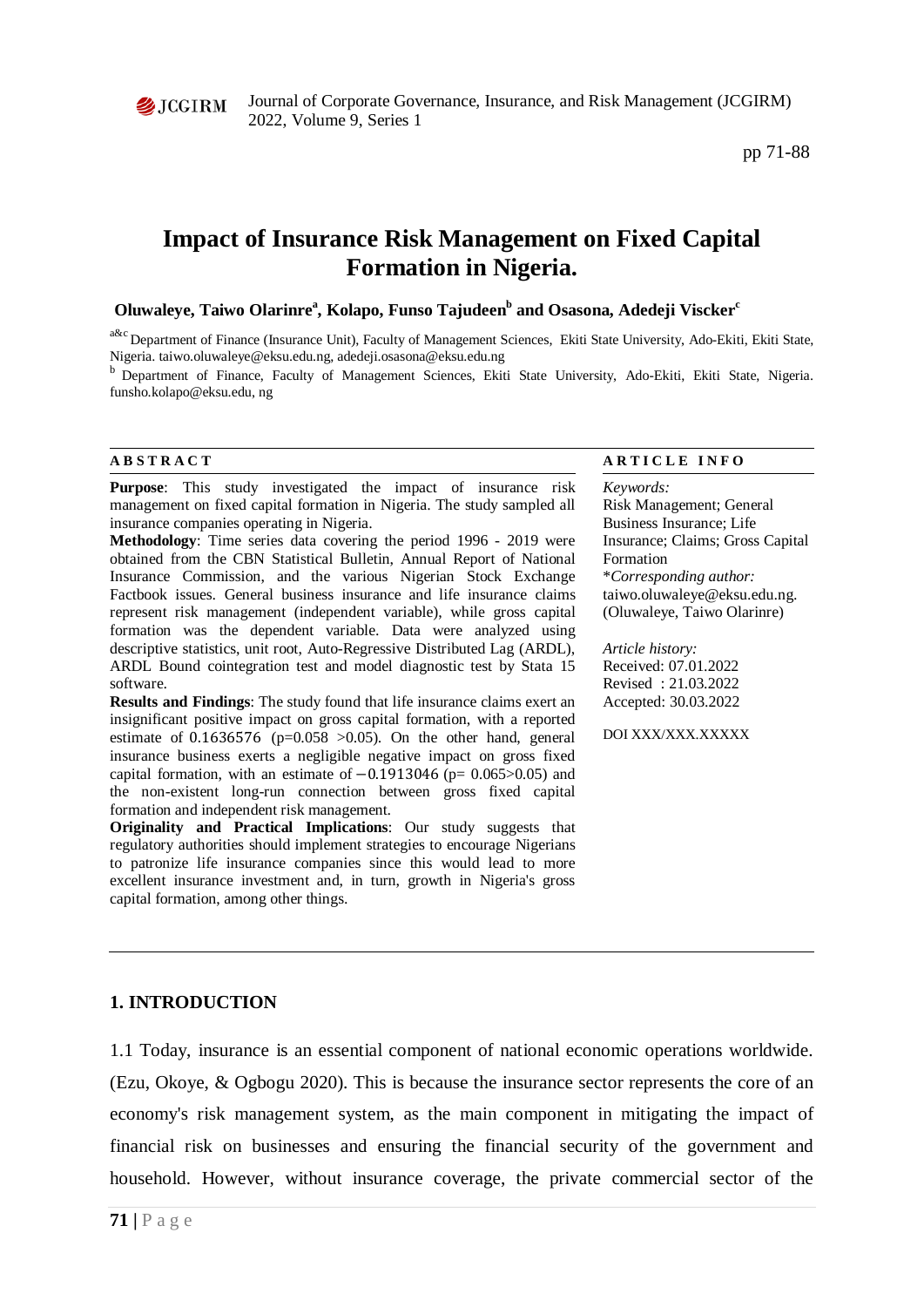economy might not be able to function optimally. This is a result of the fact that as the business grows, the dread of sudden loss is constantly present. Insurance provides a cover against any sudden loss that arises from the business.

The management of various financial risks is a unique function of the insurance sector (Lezaasi & Tamunonimim, 2012). Risk management is the process of aggregating risks, transferring them, and insuring against financial losses caused by uncertainty and volatility. It involves identifying unexpected loss exposures, analyzing different approaches for handling loss exposure, picking unsurpassed methods, and observing the outcomes to modify decisions (Skipper, 1997). The availability of insurance services is critical for business sustainability and the formation of fixed capital balance for growth purposes. This can inspire business owners to accept serious risks. Growth is often associated with an increase in exports, while other times, it is attributed to increased financial development. Some economic models attribute economic upswing to the beneficial function of government spending. In contrast, others attribute it to the formation of capital in both the public and private sectors, among other things. On the other hand, insurance plays a substantial role in the well-being of citizens and the economy in developed economies (Adetunji, Nwude & Udeh, 2018).

However, there is a loss of confidence in the insurance companies in Nigeria. Adetunji, Nwude, and Udeh (2018) argue that the level of scepticism about insurance companies has risen to the point where the value of insurance stocks harms the Nigerian Stock Exchange. This is because many stocks have been unable to rise above the market's least price per share, and only a few investors continue to trade on them. Hence, because of people's negative attitudes toward insurance, the Nigerian insurance sector's potential to contribute considerably to the country's fixed capital formation has been questioned. The numerous challenges facing insurance industries in Nigeria, according to Adetunji *et al.* (2018), are insufficient underwriting capacity, competence and skill, poor research capacity and institutional framework, inadequate infrastructure, repudiation of genuine claims, imbalanced workplace distribution, poor education and awareness creation, insurance intermediary fraud, and spurious claim patterns among others.

Insurance risk management plays an essential role in forming fixed capital through adequate and proper payments of claims during the occurrence of unforeseen events that lead to financial losses in a business. Most businesses in the economy continue to survive and increase the number of products and services produced despite adverse events that lead to

PAGE 72| Journal of Corporate Governance, Insurance, and Risk Management | 2022, VOL. 9, Series. 1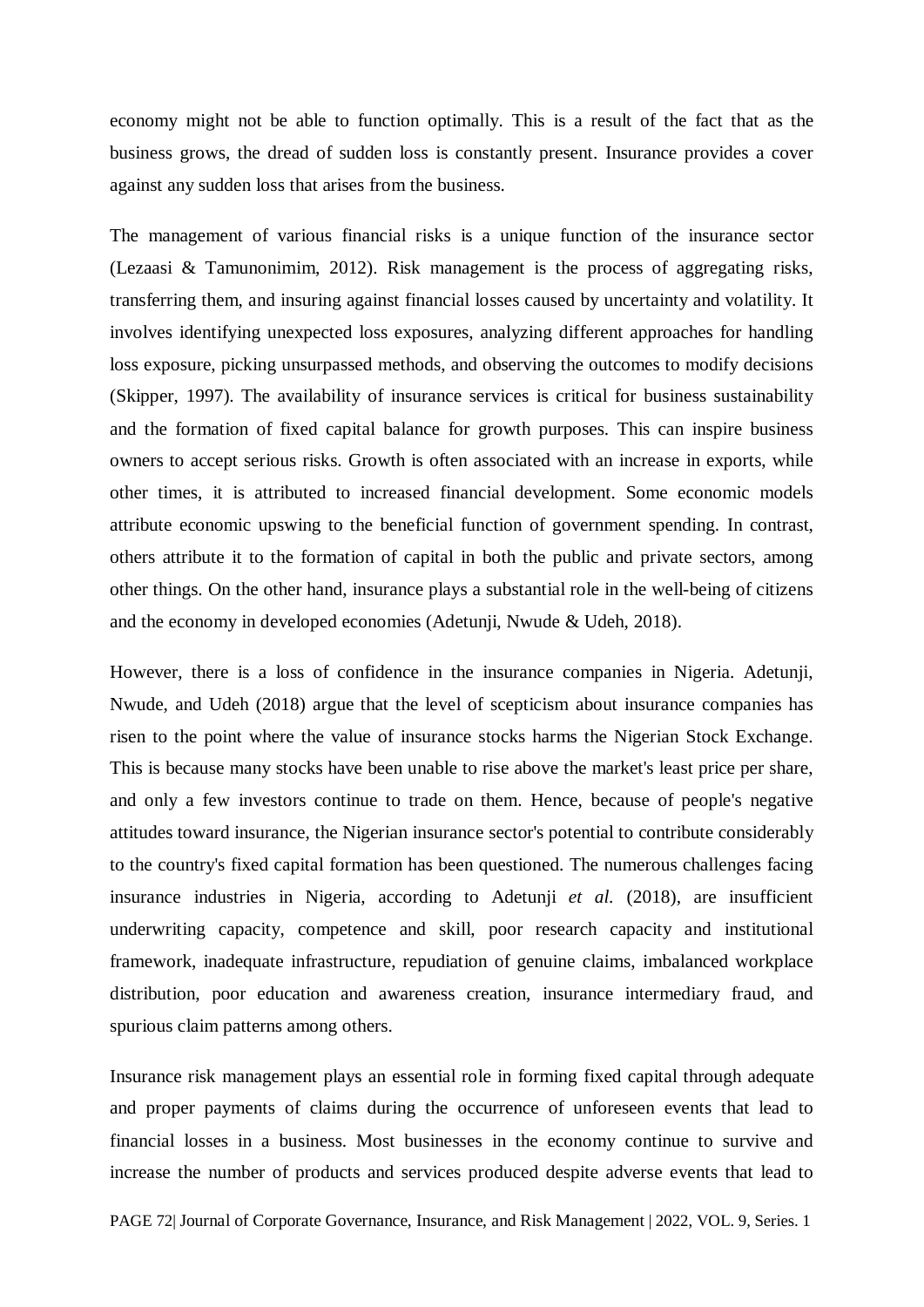financial losses, thereby affecting the economy more positively. This argument is bolstered by erroneous perceptions and concerns in Nigeria that insurance is a kind of gambling. There is a scarcity of more extensive studies on the response of Fixed Capital Formation (FCF) consequences resulting from the payment of claims on significant insurance products.

In the Nigerian context, few studies have been carried out within the analysis of the implications of insurance risk management on fixed capital formation as a result of inadequate relevant data. The existing sparse publications on the detailed description of the association have produced mixed results with no consensus reached. For instance, Mojekwu, Agwuegbo, & Olowokudejo (2011) and Akinlo (2013) discovered an encouraging association between insurance contributions and Nigeria's economic progress. On the other hand, Lezaasi and Tamunonimim (2012) found that claims paid under auto insurance, fire and employers' liability insurance policies have a short-term effect on GFCF (Gross Fixed Capital Formation) growth. While Kalu, Agwah and Nwadike (2019) found capital formation to be positive and significant for Nigeria's general insurance premium and total insurance business.

The reviewed works emphasized insurance and growth. However, no studies about how claims paid in the insurance sector contribute to fixed capital formation in Nigeria. Unfortunately, only one study has been conducted since 2012 using claims paid on fire disasters, auto-insurance, workers' liability and marine insurance policies on a gross fixed capital formation without showing the direction of the relationship. This is the motivation for this research. This investigation anticipates filling up the identified gap by incorporating general business insurance claims and using ARDL Bound cointegration techniques to understand the direction and essence of the connection between fixed capital formation and insurance risk management in Nigeria.

# **1.2. Research Objectives**

This research aims to look into the effect of insurance risk management on fixed capital formation. However, to do so, the following precise aims must be met:

1. to investigate the risk management indicators in the insurance industry that affect fixed capital formation.

2. To determine the nature, extent, and direction of variation caused by risk management variables in the insurance industry on fixed capital in the short and long-run.

PAGE 73| Journal of Corporate Governance, Insurance, and Risk Management | 2022, VOL. 9, Series. 1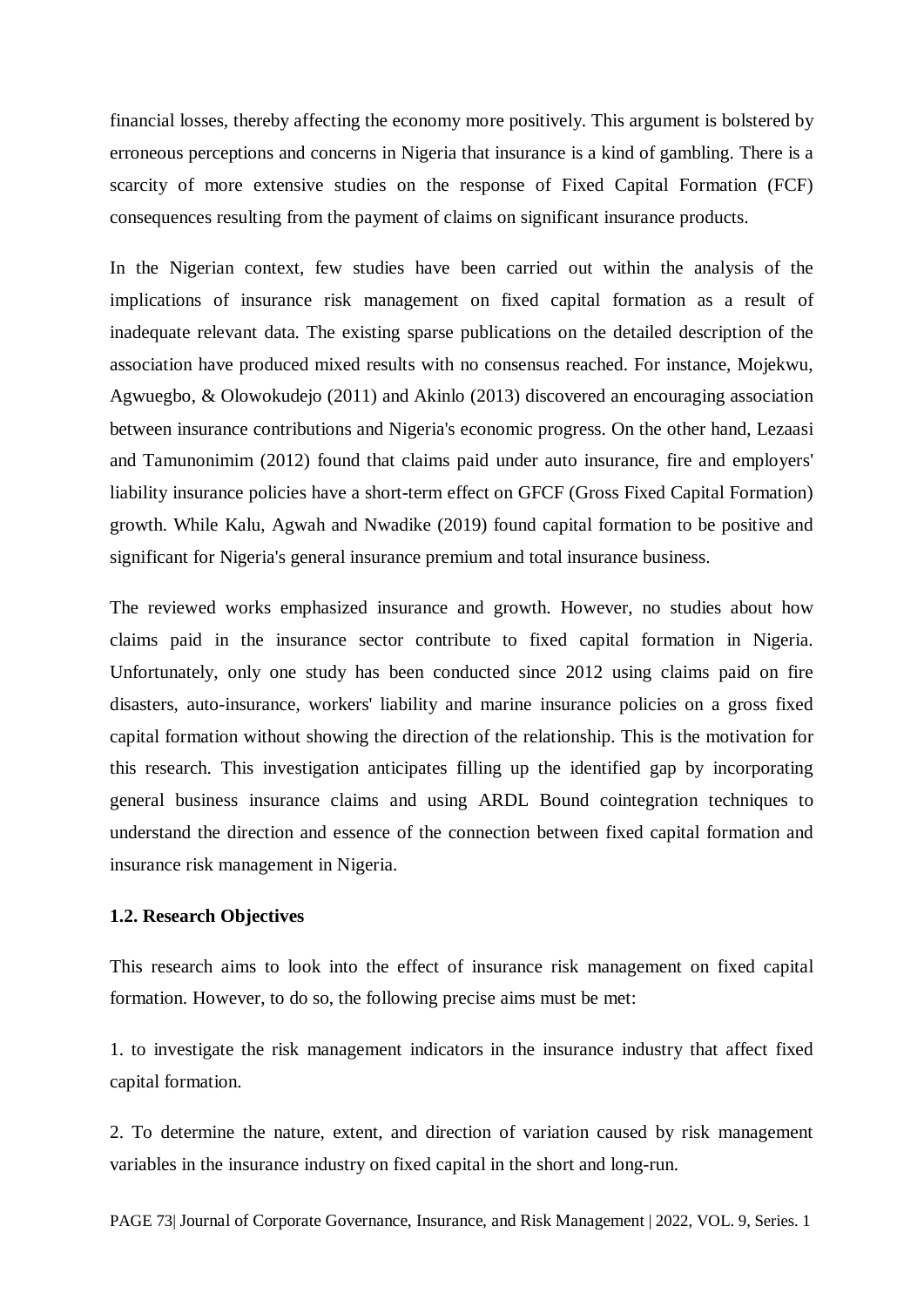3. to appraise the effect of life and general insurance on fixed capital formation in Nigeria

# **1.3. Research Questions**

Subsequent research questions arose as a result of the study's specific objectives:

1. To what extent does life insurance risk management affect Fixed capital formation in Nigeria?

2. What is the impact of general insurance risk management on Fixed capital formulation in Nigeria?

3. What is the nature and direction of variation caused by risk management variables on fixed capital formation in Nigeria in the short and long run?

# **1.4. RESEARCH HYPOTHESES**

The following hypotheses were developed in response to the study questions posed above:

1. Ho1: Life insurance risk management does not significantly impact fixed capital formation in Nigeria.

2. Ho2: General insurance risk management does not significantly impact fixed capital formation in Nigeria.

3. Ho3: Insurance risk management does not have a short and long term impact on fixed capital formation in Nigeria.

The organization of this paper includes the introductory part, as shown above; the literature review (this includes conceptual clarification, review of theories that supported the work and empirical study), research methodology, analysis and estimation results and concluding remarks.

# **2. REVIEW OF LITERATURE**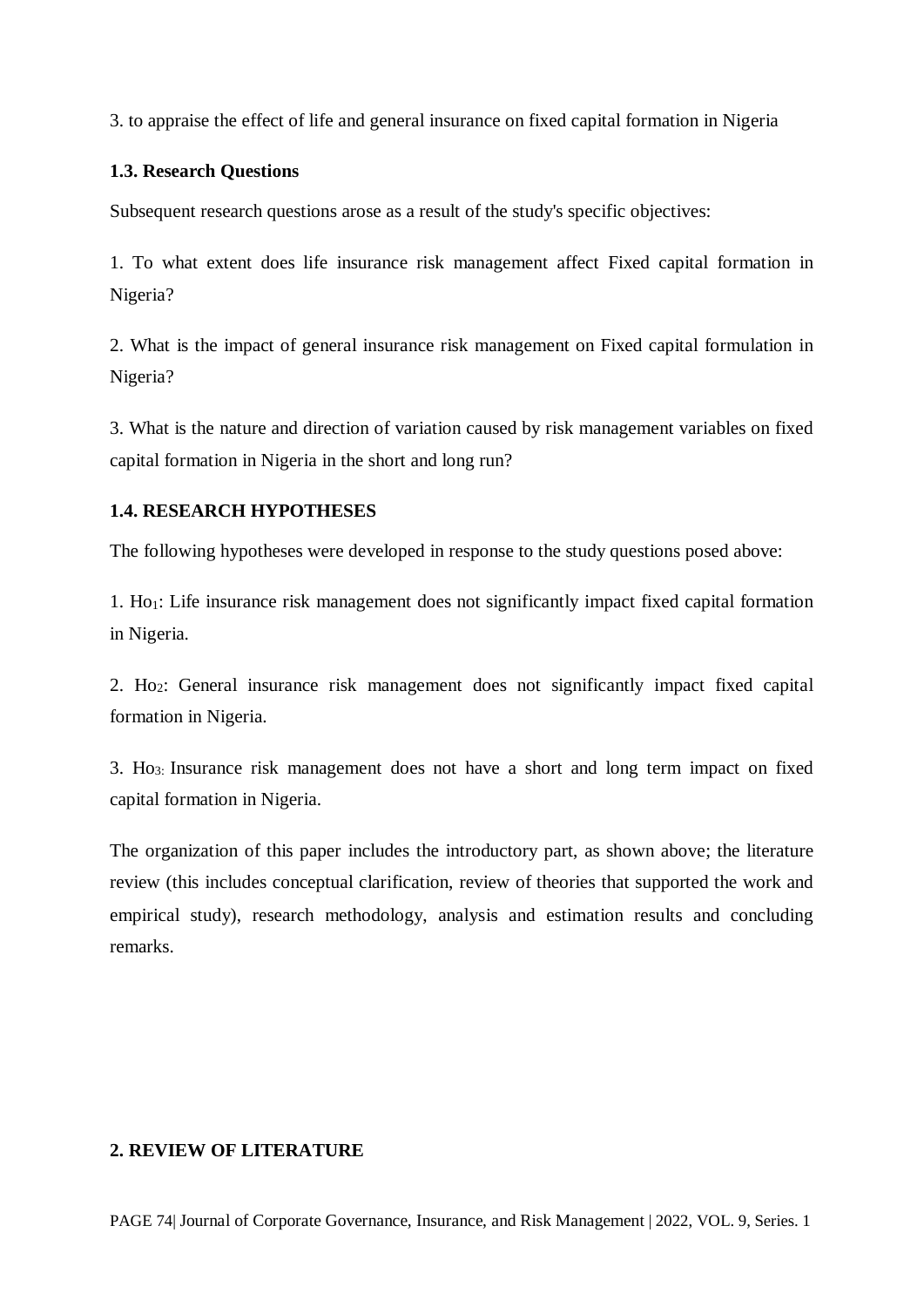### **2.1 Risk Management Concept**

Risk is the possibility of deviations from expectations that can cause harm. Risk is the probability of an event that differs from expected, but this difference is only visible when it manifests as a loss (Kasidi, 2010). According to Abbas Salim in Kasidi (2010), risk is a state of uncertainty that can result in a loss. So, based on some of the definitions given, the risk is unpredictable yet can affect a firm if not handled effectively.

According to Lezaasi & Tamunonimim (2012), citing Dorfman (2005), risk management can be defined as the logical formulation and implementation of a strategy to cope with possible losses imperative to manage a personal or an entity's risk of loss and safeguard its assets. Every firm is confronted with hazards that pose a threat to its operations. Successful companies use best practices and a cohesive team and infrastructure to handle the strategic, financial, operational, and hazard risks. Risk management is a tool for categorizing risks, responding to them, and maintaining control over reality, effectiveness, and regulatory compliance. A good risk management strategy gives a new perspective on a company's internal or external, estimated or retroactive exposures. Risk assessment through a procedure that is straightforward, practical, and easy to comprehend, but with sufficient managerial support and, last but not least, resources, is required for a sustainable and efficient process.

In a nutshell, risk management prepares for the more complicated actions of commercial units or enterprises caused by scientific and technical advancements (Kasidi, 2010).

### **2.2. Concept of Capital Formation**

Capital formation is described as accumulating valuable investable assets, increasing wealth, or creating new wealth. Although savings may be a process of capital accumulation, capital formation is not the same as accumulation because the rise in the stock of tangible assets is referred to as accumulation, and not all savings are put into the investment. As a result, a more excellent investment in non-financial assets has boosted the economy's value and increased the GDP by creating more jobs (Adekunle & Aderemi, 2012).

Apex bank in Nigeria (2007) defines "capital formation as the total change in the value of fixed assets in the economy and fixed assets either for replacing or adding to the stocks. It refers to the increase in the fixed capital stocks of the capital formed". Nigeria's gross fixed capital formation rate has increased dramatically in recent years. By present market value, the GFCF stood at N18.2 billion in 1981. Between 1982 and 1987 it dropped until 1988 when it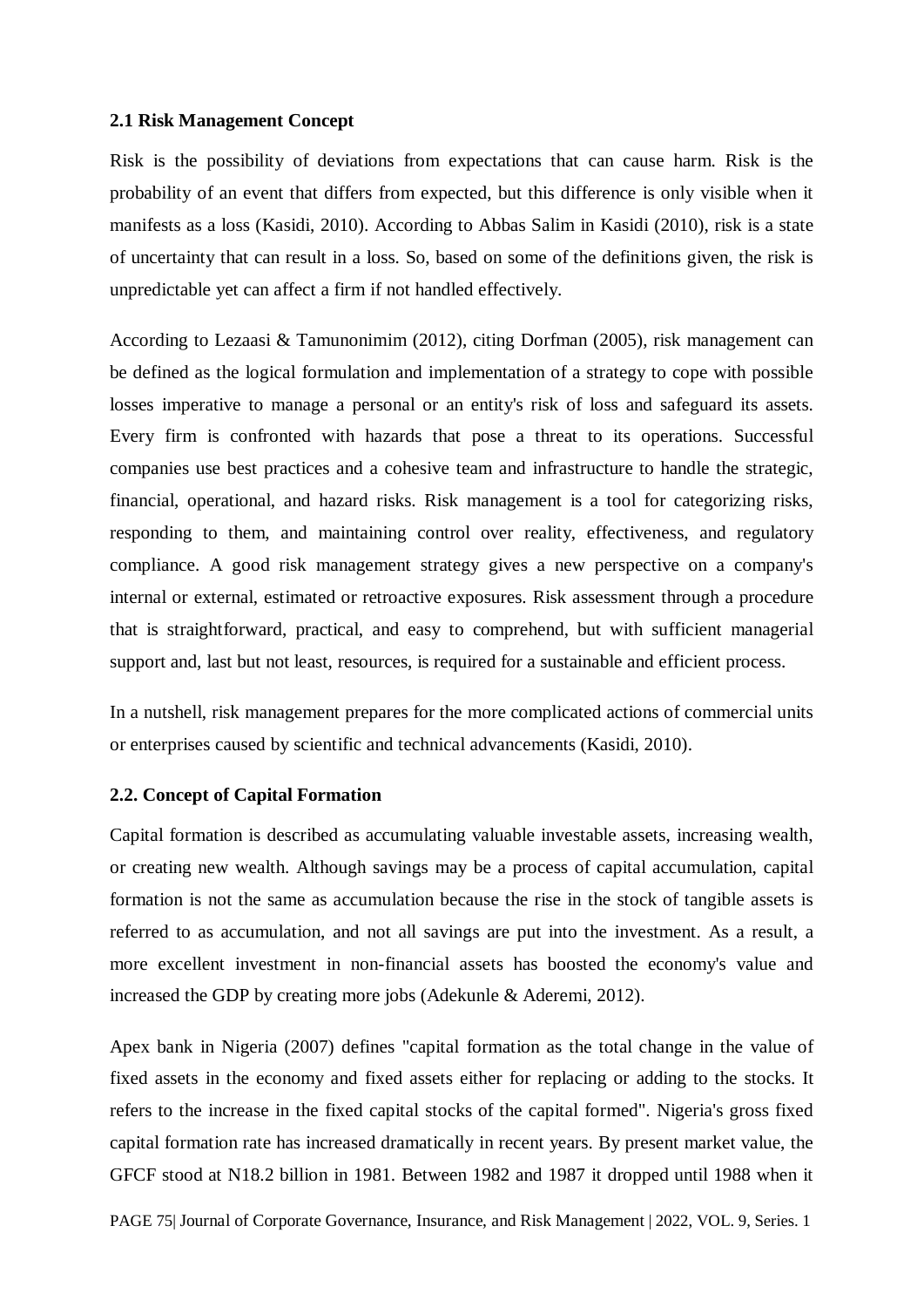began to rise again. In 1990, the GCFC had a value of N40.1 billion, N141.9 billion in 1995, N331.1 billion in 2000, N804.4 billion in 2005, and N1546.5 billion in 2006. It was N2053 billion as at 2008, and in 2011, it was N4207.4 billion (Kanu, Ozurumba and Anyanwu, (2014) cited in Kalu *et al*., (2019))

Fixed assets in national accounts cover a more comprehensive range of investments than business accounts**.** Fixed assets are produced assets employed in manufacturing operations frequently or continuously above one year. Types of fixed assets incorporated in statistical measurement are determined by the reason they are to be used. For example, a vehicle is included in GFCF only if utilized for business operations or under the "production" category. An automobile for private usage is usually not included. However, because cars can be used for both personal and professional purposes, the lines are not always straightforward to draw; in this instance, a standard rule is frequently adopted. Non-produced assets are excepted from the approved GFCF assessment (For example, land, underground resources, mineral reserves, natural resources, and forestry, amongst others) (Seng, 2014; Ugwuegbe & Uruakpa, 2013; Sarkar, 2006; Uremadu, 2009).

Also, GFCF excludes routine maintenance, acquisitions of long-lasting home appliances (such as personal cars and furnishings), and animals raised for consumption. As the expenditure comprises adjustments to fixed assets possessed, it can be strenuous to define an accurate statistical confine for GFCF and intermediate consumption. This expense can apply to new fixed investments in certain circumstances but merely to operating costs related to maintaining and repairing fixed assets in others. Fixed asset insurance is included in the GFCF in some countries. Recently, there has been a shift in handling research and development expenses, as opined by (Seng 2014; Ugwuegbe & Uruakpa, 2013).

Research and development are now reported as production assets rather than intermediate consumption, increasing GDP. While it is difficult to determine the exact amount of the overall fixed capital stock, since the cost prices of capital goods are documented, it is feasible to calculate a consistent shift in net fixed capital increases. GFCF time-series data to study movements in asset activity over time is expected, with sequence deflated or regulated via price index. However, it can be used to derive different fixed capital stock measurements. For example, the stock may be valued at the "book value"; however, book values are frequently a combination of historical cost, replacement cost, and scrap value. Unfortunately, there is no universally accepted monetary value (Seng, 2014; Ugwuegbe & Uruakpa, 2013).

PAGE 76| Journal of Corporate Governance, Insurance, and Risk Management | 2022, VOL. 9, Series. 1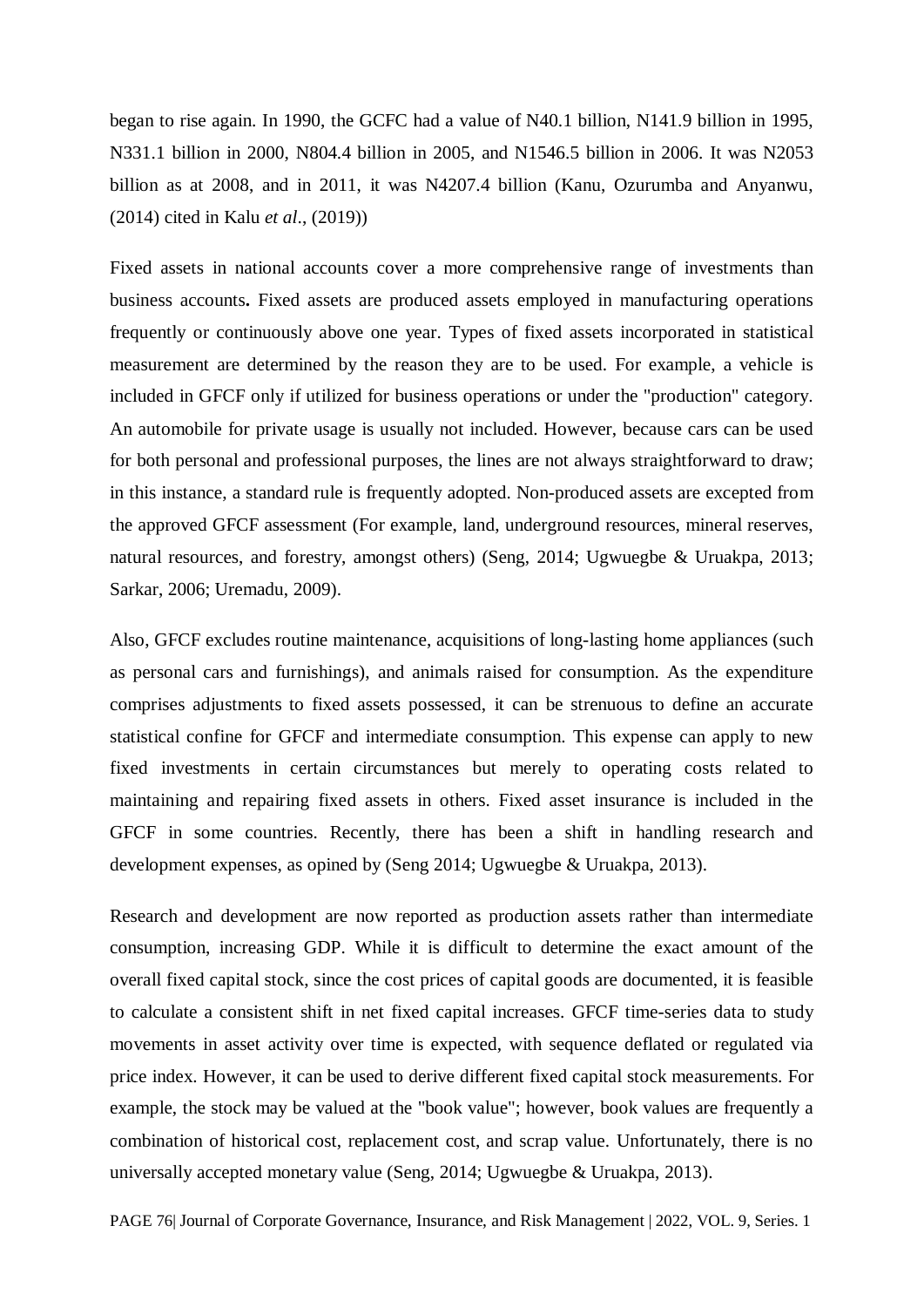In theory, if a fixed asset is purchased by one organization and sold to another organization in the same year, this would not be regarded as an investment twice in the same year; else, the natural expansion of the fixed capital stock might be exaggerated. Therefore, new manufactured fixed assets should be included in the amount spent on GDP, of which GFCF is a part. However, offensive armament and its delivery systems were removed from capital formation in the GFCF calculation, regardless of their service life; this is because military weapons are employed to harm lives and assets. Hence, it is not a value-added product (Kanu, Ozurumba & Anyanwu 2014).

#### **2.3 Theoretical Review**

The relationship between capital formation and insurance within the confines of this work is supported by three critical theories, namely the Neo-classical Theory of Growth, Financial Liberalization Theory and Growth Nexus Theory.

Solow (1957) and Swan (1956) established the growth theory, which identifies contributors to growth as labour, capital, technological development, and any other component included in the growth accounting exercise. The collapse in economic growth, according to this view, had to originate from outside the system, primarily from technical advancement, which is treated as exogenous. However, the fundamental question of why labour supply (quantity and quality), capital accumulation, and technological advancement rise at different rates in different countries continues to be debated. Solow (1957) proposed a neoclassical growth theory that predicted per capita income convergence across countries.

Secondly, the theory of Financial Liberalization has its geneses in McKinnon (1973) and Shaw (1973). However, the critical work on financial buildout and the economic boom was published by Patrick (1966). The idea proposed two possible associations: a "demandfollowing" proposition, where financial development emerges as the economy grows, and a "supply leading" phenomenon, in which extensive financial institution growth leads to grow the economy (Arestis, Nissanke and Stein, 2005).

Thirdly, there is Schumpeter's finance-growth nexus theory (1911). Financial services are crucial for economic progress, according to Schumpeter, as long as they increase productivity by fostering technical innovation investment and assisting entrepreneurs with the highest prospects of success in the innovation process. Based on these theories, this study is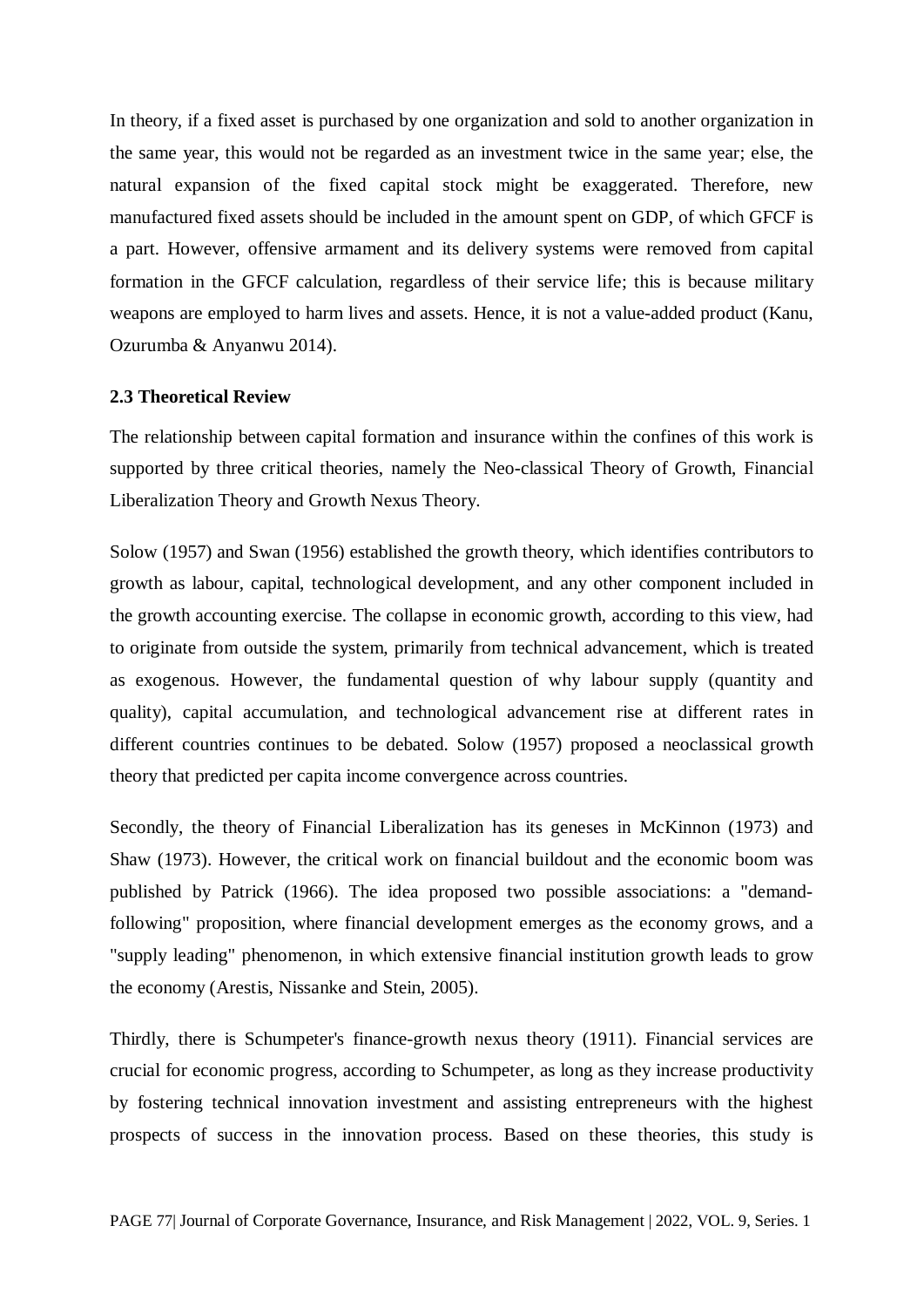theoretically anchored that capital formed by insurance activities is used for production, which engenders growth. All the above theories rightly underpin this study.

# **2.4 Empirical Review**

Using a dynamic factor model, Mojekwu, Agwuegbo and Olowokudejo (2011) explored insurance contributions' significance to Nigeria's economic boom for twenty-seven years, from 1981 to 2008. The suggested strategy describes methods for analyzing factors, which are operative but indiscernible arbitrary values. Loading factors show which set of time series is associated with which common trend. The findings of premium volume assessment reveal a favourable association between insurance contribution and Nigerian economic progress. The results are consistent with Boon (2005), which showed that total insurance funds significantly affect capital formation and growth in the gross domestic product in the short and long term in his investigation.

Akinlo's (2013) study of insurance's impact on economic progress in Nigeria from 1986 to 2010 is another example. The study looked at the organization of insurance sub-sectors and the path of interconnection between insurance and Nigeria's economic boom. It used an errorcorrection model analysis and cointegration method. According to the cointegration technique, except for the premium, all variables are significant. For example, with a value of 10%, the premium coefficient was considerable. The study's findings show that insurance, measured in premiums, has a significant favourable impact on economic progress in the long term.

In the same vein, from 1986 to 2010, Akinlo and Apanisile (2014) examined the long and short-run connection between insurance buildout and Nigeria's economy. This research indicates that insurance development in Nigeria is linked to economic growth using the error correction model (ECM). It revealed that a long-term connection exists between insurance buildout and economic boom. According to the findings, capital and interest rates significantly affect Nigeria's economic growth. On the other hand, physical money and inflation have a negative long-term association with economic growth. The findings show that insurance has a statistically significant influence on Nigeria's economic growth.

Cristea, Mariu, and Carstina (2014) studied the period between 1997 and 2012 to investigate the connection between insurance investment and economic progress in Romania. GDP was the dependent variable as a proxy for economic growth, whereas total insurance premium was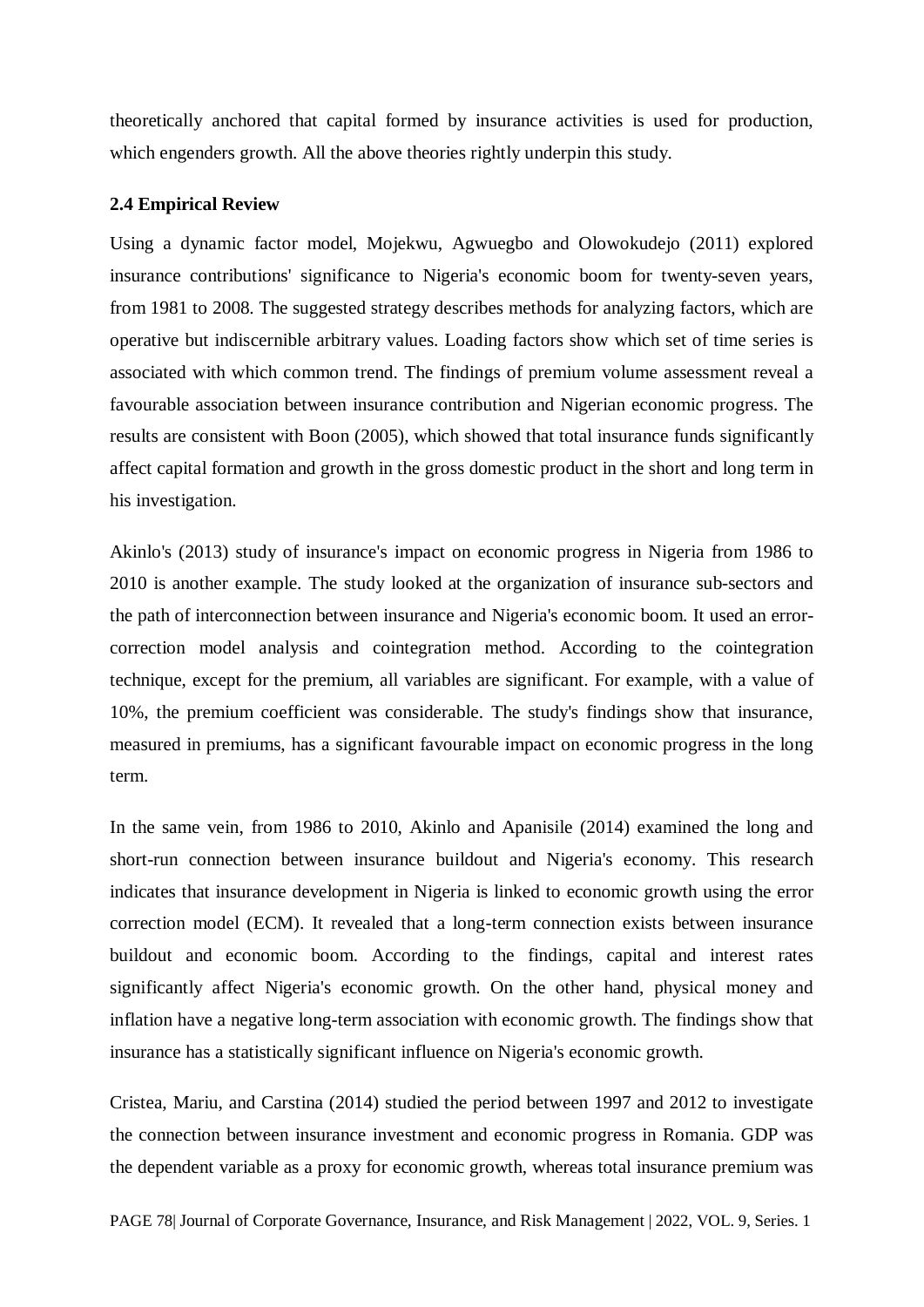employed as the independent variable for insurance practice. Multiple regression and the Pearson correlation tests were used to discover a strong link between the insurance market and growth in the economy. Still, general insurance was found connected to economic growth.

In contrast, from 1976 to 2010, Olayungbo (2015) looked into the asymmetric nonlinear connection between insurance and Nigeria's economic progress. It concluded that there is an unbalanced effect in the Nigerian insurance market. Unidirectional causality also exists between growth in GDP and insurance premium increase. Furthermore, utilizing change disintegration and stimulus reaction with control variables, the robust results suggest that lowprice insurance policies encourage an increased economic boom in Nigeria.

Another study by Ouedraogo, Guerineau and Sawadogo (2018) examined the relationship between life industry expansion and economic boom among eighty-six evolving nations. Data from World Bank's Development Indicators from 1996 to 2011 were considered for the study. The explanatory variable was total life insurance premium, while the response variable was GDP. The data were analyzed using descriptive statistics and the generalized moment's method (GMM). The findings revealed that insurance sector development contributes favourably to the economy but that this effect differs by country due to structural differences.

In Nigeria, Kalu, Agwah and Nwadike (2019) looked into the impact of insurance on capital formation from 1996 to 2010 using the standard Least Square Regression method. They found that insurance contributed significantly to capital formation within the period studied.

# **3. RESEARCH METHODOLOGY**

As defined in the Insurance Act 2003 and listed on The Nigerian Stock Exchange, all insurance businesses operational in Nigeria are included in the study's target population (NSE). In addition, from 1996 to 2019, secondary data was collected for an appraisal from numerous publications of the central bank of Nigeria statistical bulletin, the National Insurance Commission annual reports, the National Pension Commission annual reports, and the Nigerian Stock Exchange Fact Book, with natural log form of the series used as proxies for variables. The availability of published data influences the choice of the base year and upper limit.

# **3.1 Model Specification**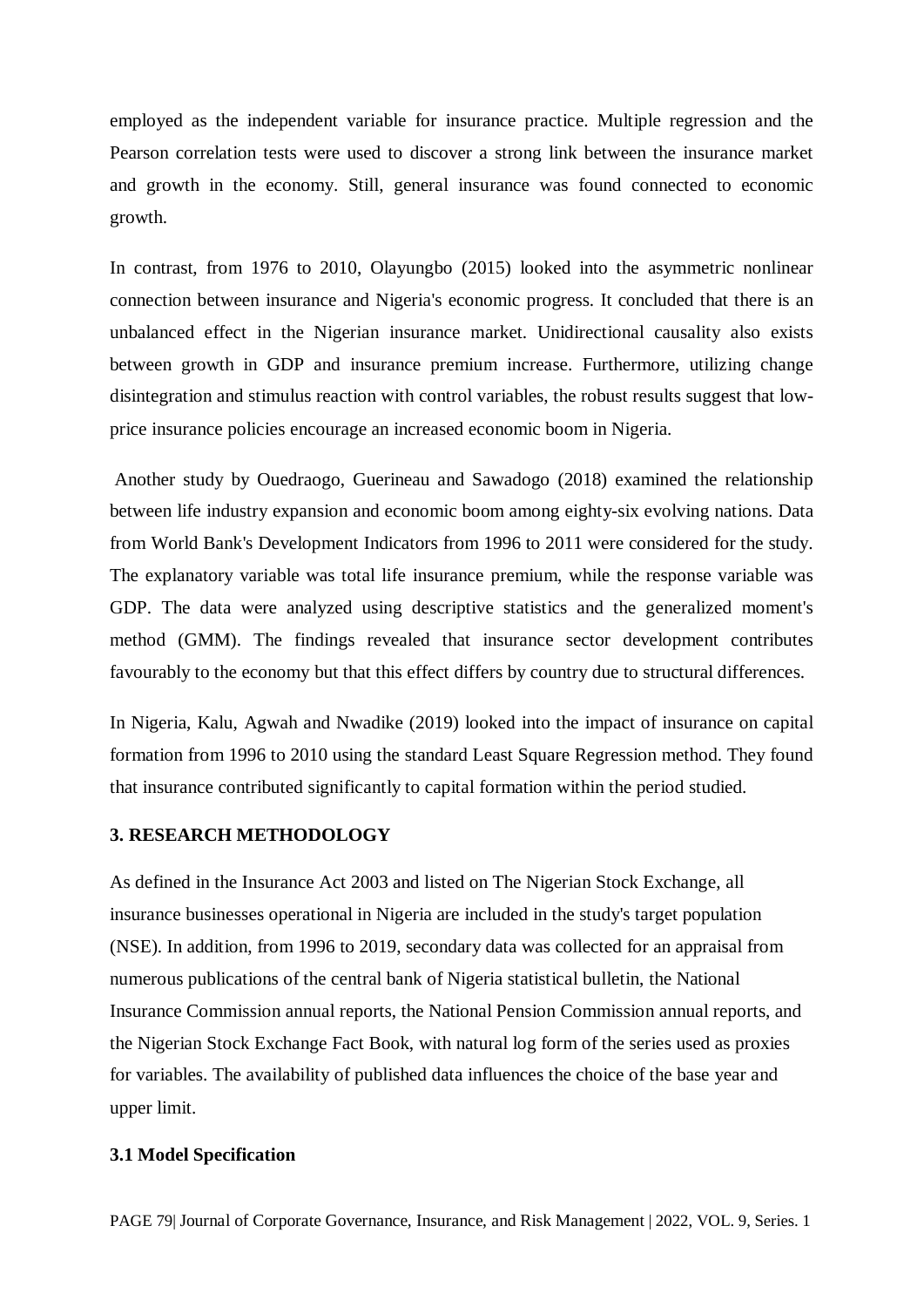Gross Fixed Capital Formation (GFCF) evaluates the worth of new asset purchases of enterprises, governments, and people, representing the economic value added that is reinvested rather than spent. An insurance claim is an indemnification received by the insurer from the insurer. Hence, this study created a single disaggregated insurance claim payment modelling gross fixed capital formation as functions of general business and life insurance claims expressed as:

$$
GFCF = f(GIN, L) \tag{3.1}
$$

Where

GIN = General Insurance Claims

 $L = L$  ife insurance Claims

Expressing equation (3.1) in econometric form; we have;

$$
GFCF_t = \beta_0 + \delta GIN_t + \tau Life_t + \epsilon_t \tag{3.2}
$$

 $\delta, \tau > 0$ 

Where

 $\epsilon_t$  represents the error term, and other variables remain as defined above.

However, assuming a long-run balance relationship exists in equation (3.2), it is predicted that those variables are co-integrated (Studenmund, 2014).

Conferring to Pesaran and Shin (1998), ARDL  $(p, q_1, ..., q_k)$  can be expressed as :

$$
\propto (L, p) y_t = \beta_0 + \sum_{i=1}^k \beta_1 (L, q_i) x_{i,t} + \epsilon_t
$$

Where

 $\beta_0$  is constant,  $y_{et}$  dependent variable (Gross Fixed Capital Formation), L is the lag operator,  $\epsilon_t$  is the error term and  $x_{i,t}$  is the regressors vector

Hence, the long-run relationship of  $(3.1)$  can be expressed as:

$$
lnGFCF_t = \beta_0 + \gamma lnGFCF_t + \delta lnGIN_tG + \tau lnL_t + \varepsilon_t
$$

The short run relationship of 3.4 is given by:

$$
\Delta ln GFCF_t = \beta_0 + \gamma \Delta ln GFCF_t + \delta \Delta ln GIN_t G + \tau \Delta ln L_t + \sum_{i=1}^{p} \gamma_i \Delta ln GFCF_{t-i} +
$$

PAGE 80| Journal of Corporate Governance, Insurance, and Risk Management | 2022, VOL. 9, Series. 1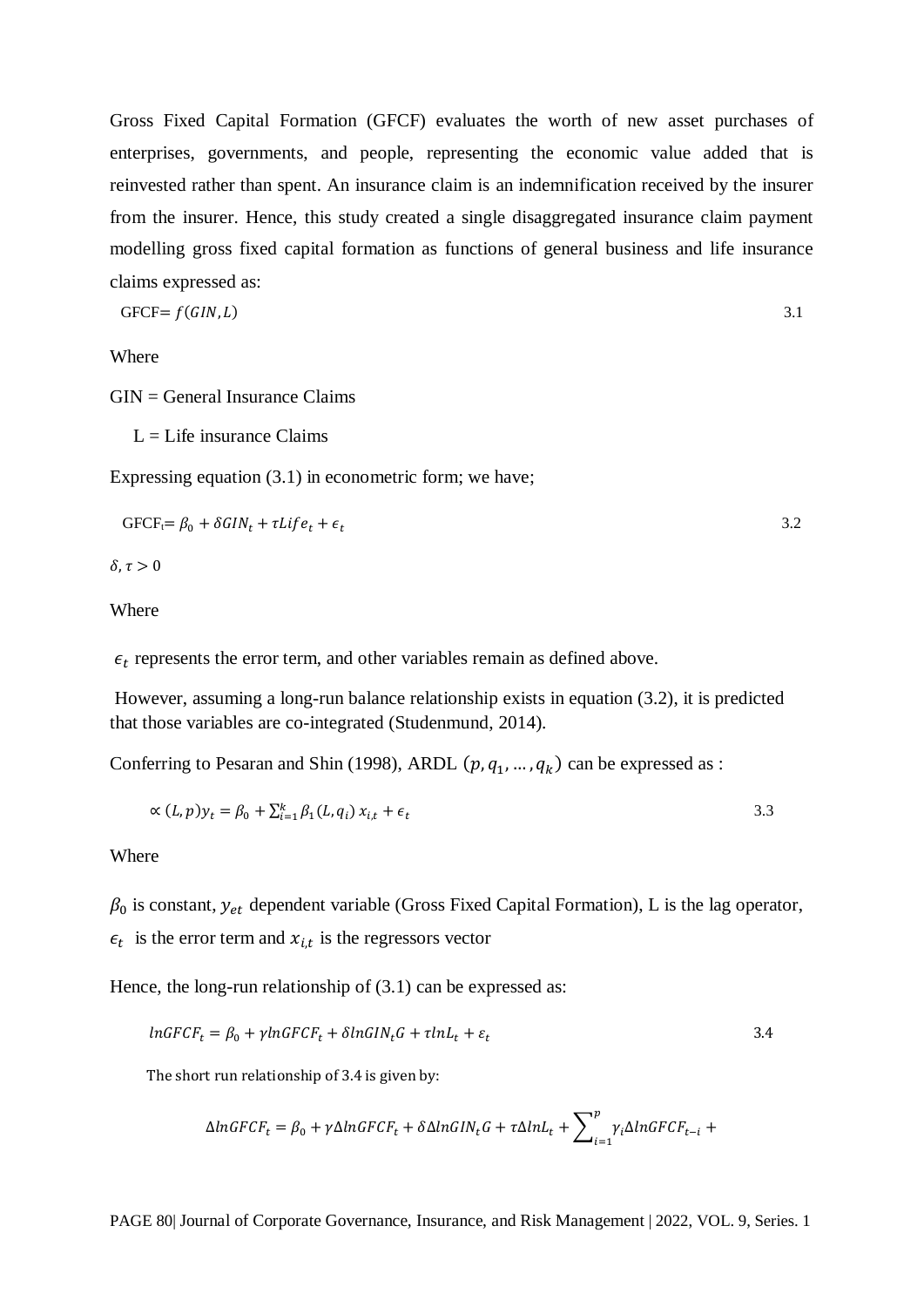$$
\Delta ln GFCF_t = \beta_0 + \delta \Delta ln GIN_t G + \tau \Delta ln L_t + \sum_{i=0}^p \gamma_i \Delta ln GFCF_{t-i} + \sum_{i=0}^{q_1} \delta_i \Delta ln GIN_{t-i} + \sum_{i=0}^{q_2} \tau_i \Delta ln L_{t-i} + \sigma ECM_{t-1} + \varepsilon_t
$$
\n
$$
3.5
$$

 $\Delta$  is denoted as the first-difference operator and  $\delta$ ,  $\gamma$  and  $\tau$  being its coefficients

### **3.2 Method of Data Analysis**

To accomplish the objectives predetermined in this research and to proffer answers to those research questions raised, the study uses descriptive statistics, unit root test, autoregressive distributed lag and Bounds cointegration test to establish the long-run connection among variables.

# **4. ANALYSIS AND ESTIMATION RESULTS**

|                     | <b>GBI</b>  | <b>LIFE</b> | <b>GFCF</b> |  |
|---------------------|-------------|-------------|-------------|--|
| Mean                | 5.061948    | 3.880707    | 4.756499    |  |
| Median              | 5.230729    | 3.930567    | 4.836952    |  |
| Maximum             | 5.589224    | 4.261240    | 5.355803    |  |
| Minimum             | 4.329048    | 3.058318    | 3.880934    |  |
| Std. Dev.           | 0.378504    | 0.308881    | 0.438132    |  |
| <b>Skewness</b>     | $-0.499904$ | $-1.406263$ | $-0.593885$ |  |
| Kurtosis            | 1.963700    | 4.387119    | 2.340561    |  |
| Jarque-Bera         | 2.073531    | 9.834402    | 1.845655    |  |
| Probability         | 0.354600    | 0.007320    | 0.397394    |  |
| Sum                 | 121.4868    | 93.13696    | 114.1560    |  |
| Sum Sq. Dev.        | 3.295101    | 2.194370    | 4.415081    |  |
| <b>Observations</b> | 24          | 24          | 24          |  |

**Table 4.1: Variables Descriptive Statistics**

**Source:** Authors' Computation (2021)

Descriptive statistics presented above reveal the mean, median, maximum, minimum, standard deviation, skewness, kurtosis, Jarque-bera, probability and sum of square deviation of the observations collated across the listed insurance firm over time. The table depicted that changes in the general insurance business have the highest mean and median values of 5.061948 and 5.230729, respectively. At the same time, GFCF records the most unstable variable in the model, having a standard deviation value of 0.438132. In the same vein, the median value of GBI, LIFE and GFCF are more significant than their corresponding mean values, while the change in the variables is negatively skewed.

The table further revealed that the Kurtosis of GFCF and GBI are less than 3. This indicated that the nature of the data is leptokurtic, while the life insurance business is leptokurtic since the kurtosis values are 4.387119>3. Also, the probability value of the Jarque-Bera statistics for LIFE value .007320 was significant at a 5% confidence level, while GIN and GFCF were not significant.

PAGE 81| Journal of Corporate Governance, Insurance, and Risk Management | 2022, VOL. 9, Series. 1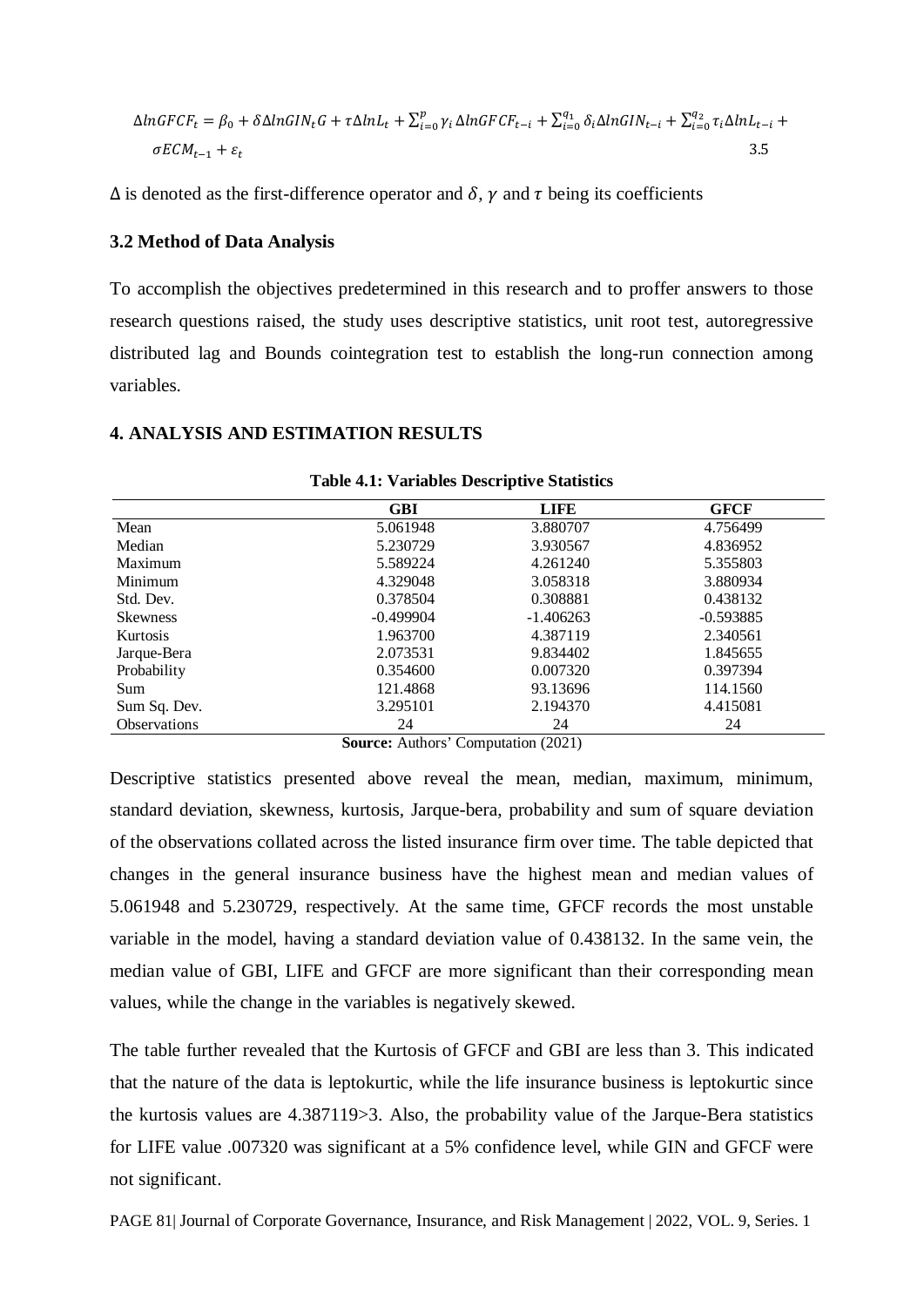**4.2: Correlation Analysis**

|  | <b>Table 4.2: Correlation Statistics</b> |
|--|------------------------------------------|
|--|------------------------------------------|

|             | GECE GBI LIFE           |
|-------------|-------------------------|
| <b>GFCF</b> | 1.0000                  |
| <b>GBI</b>  | $-0.7840$ 1.0000        |
| LIFE.       | $-0.7191$ 0.9506 1.0000 |
|             |                         |

Source: Authors' Computation (2021)

The correlation outcome obtainable in Table 4.2 revealed a positive relationship between GBI and LIFE; the correlation coefficient stood at 0.9506. This result reflects that General Business Insurance (GBI) move in the same direction as Life insurance. Similarly, the correlation between GFCF, GBI and Life is negative, with coefficient values of -0.7840 and - 0.7191, respectively.

**4.3: Unit Root Test Table 4.3: Result of the Stationary Test**

| <b>Variables</b> | ADF @ Level         |                                                            |       |               |                  | ADF @ 1st Difference                                       |       |               | <b>Decision</b> |
|------------------|---------------------|------------------------------------------------------------|-------|---------------|------------------|------------------------------------------------------------|-------|---------------|-----------------|
|                  | <b>Test</b><br>stat | <b>Test</b><br><b>Critical</b><br><b>Value</b><br>At<br>5% | Prob  | <b>Remark</b> | <b>Test stat</b> | <b>Test</b><br><b>Critical</b><br><b>Value</b><br>at<br>5% | Prob  | <b>Remark</b> |                 |
| <b>GFCF</b>      | $-1.852$            | $-2.998$                                                   | 0.468 | NS            | $-3.994$         | $-3.222$                                                   | 0.002 | S             | 1(1)            |
| <b>GNI</b>       | $-1.852$            | $-2.998$                                                   | 0.347 | NS            | $-3.694$         | $-3.005$                                                   | 0.012 | S             | 1(1)            |
| <b>LIFE</b>      | $-4.418$            | $-3.004$                                                   | 0.002 | NS            |                  |                                                            |       |               | 1(0)            |

**Source:** Authors' Computation (2021)

The Augmented Dickey-Fuller (ADF) unit root test was utilized to avoid regression of a nonstationary variable on other non-stationary variable(s) using ordinary least square (OLS), which can result in a spurious regression result. The results are provided in Table 4.3. The test's null hypothesis is that the variable is not stationary. As a result, the null hypothesis is rejected, implying that the variable is static. The estimated value of the test statistics must be greater than the crucial value of the statistics at a given level of significance to reject the null hypothesis (5 per cent level of importance). The variables are termed stationary at a story when the null hypothesis is left at the order of integration zero, I(0). However, from the ADF, it is noted that the GFCF and GBI were non-stationary as they are integrated of order one, I (1), while life is stationary at charge I (0). This, therefore, highlights the difficulty of running a cointegration test to determine if there is a long-run connection among the variables using the ARDL bound assessment method since it is the combination of  $I(0)$  and  $I(1)$  series

#### **4.4 Co-integration Bound Test**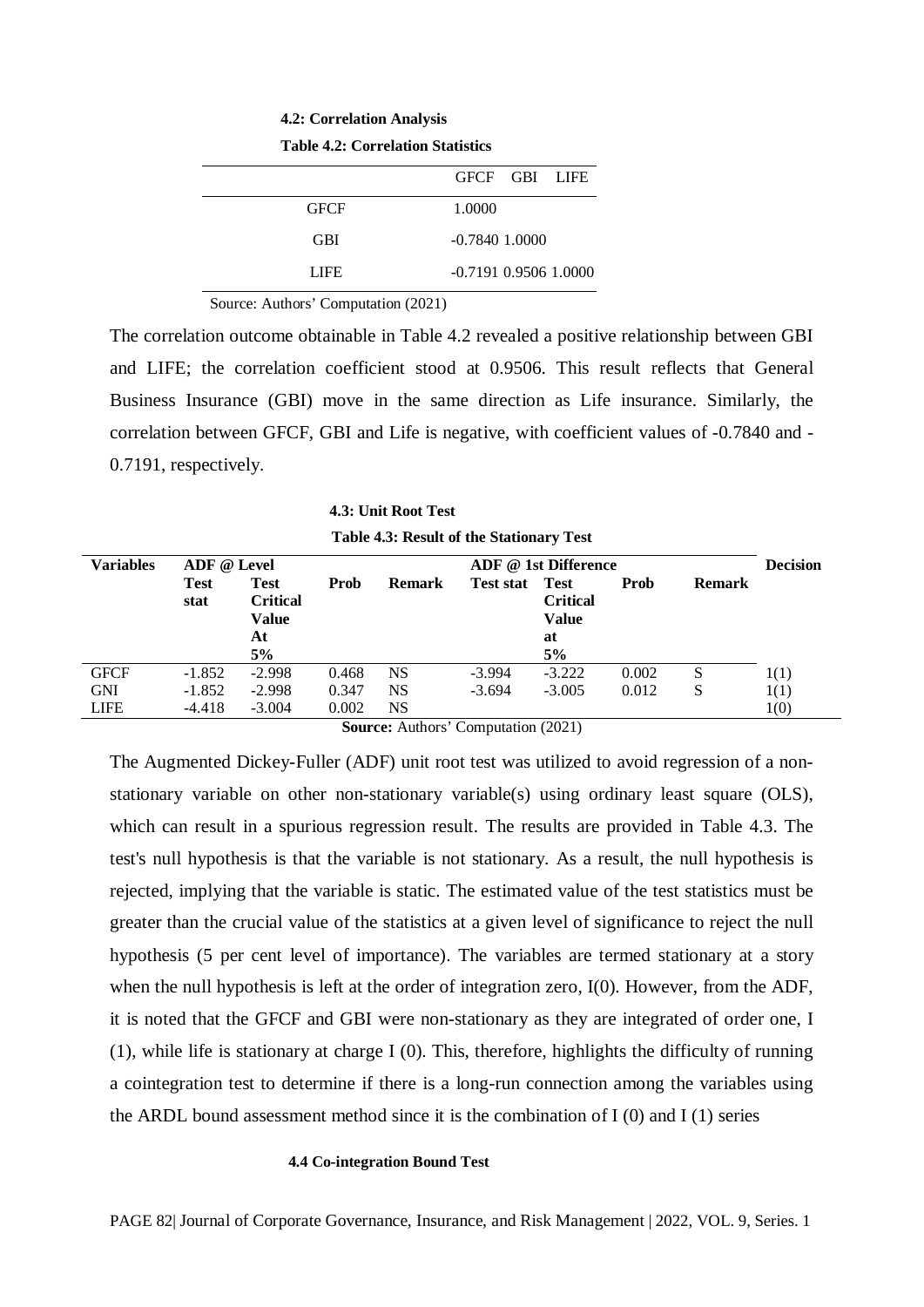**Table 4.4: Pesaran/Shin/Smith ARDL Bounds Test**

| $H0$ : no cointegrating equation                |                                                         |  | $F = 2.126$ |  |
|-------------------------------------------------|---------------------------------------------------------|--|-------------|--|
| $=-1.009$                                       |                                                         |  |             |  |
| Critical Values (0.1-0.01), F-statistic, Case 3 |                                                         |  |             |  |
| $L_1 L_1 L_05 L_05 L_025 L_025 L_01 L_01$       | $[I_0] [I_1] [I_0] [I_1] [I_0] [I_1] [I_1] [I_0] [I_1]$ |  |             |  |
| k 2 3.17 4.14 3.79 4.85 4.41 5.52 5.15 6.36     |                                                         |  |             |  |
|                                                 | <b>Source:</b> Authors' Computation (2021)              |  |             |  |

The bound cointegration test was performed on the level form of the variables. As shown in Table 4.4, the F-statistics of 2.126 is lower than the critical value for the lower bound I(0), 3.17, 4.14, 3.79, 4.85, 4.41, 5.52, 5.15 and 6.36, respectively. There is a statistical reason not to reject the null hypothesis of the no cointegration equation. Then we conclude that there is no cointegration, hence, no long-run relationship. The short-run model is further estimated using ARDL Model in Table 4.5.

| $ARDL(1,0,0)$ regression                         |                       |                      |           |
|--------------------------------------------------|-----------------------|----------------------|-----------|
| Sample: 1997 – 2019                              | No of observation $=$ | 23                   |           |
| $e(\text{lags})[1,3]$                            | $F(3, 19) =$          | 56.72                |           |
| <b>GFCF</b><br>GBI life                          | $Prob > F =$          | 0.0000               |           |
| $\theta$<br>$\overline{0}$<br>r1<br>$\mathbf{1}$ | $R^2 =$               | 0.8995               |           |
|                                                  | Adj $R^2$ =           | 0.8837               |           |
| Log likelihood = $37.505322$                     | Root MSE $=$          | 0.0521               |           |
| GFCF Coef.<br>Std. Err.                          | T                     | P>t [95% Conf.       | Interval] |
| <b>GFCF</b>                                      |                       |                      |           |
| .8837791<br>.1152262<br>L1                       | 7.67                  | 0.000<br>.6426078    | 1.12495   |
| GBI -.1913046<br>.0977047                        | $-1.96$               | 0.065<br>$-.395803$  | .0131938  |
| 0810416<br>Life .1636576.                        | 3.02                  | 0.058<br>$-.0059644$ | .3332795  |
| .3975869<br>cons .3398486                        | 0.85                  | -.4923103<br>0.403   | 1.172007  |

**Table 4.5: Estimated Short-Run Coefficient ARDL (1,0,0)**

Durbin-Watson d-statistic  $(4, 23) = 1.505608$ 

The optimal lag was selected using the AIC approach. Table 4.5 showed that a percentage change in the first lag of GFCF is associated with a .88% increase in GFCF on average ceteris paribus at the 1% statistically significant level. The model also gives a reasonable short-run projection of gross capital formation for a unit increase in the two explanatory variables (GBI and Life), which are jointly statistically significant based on the computed F statistics values of 56.72 with P-values of 0.000, which is lower than 0.05% and this equally attests to the

PAGE 83| Journal of Corporate Governance, Insurance, and Risk Management | 2022, VOL. 9, Series. 1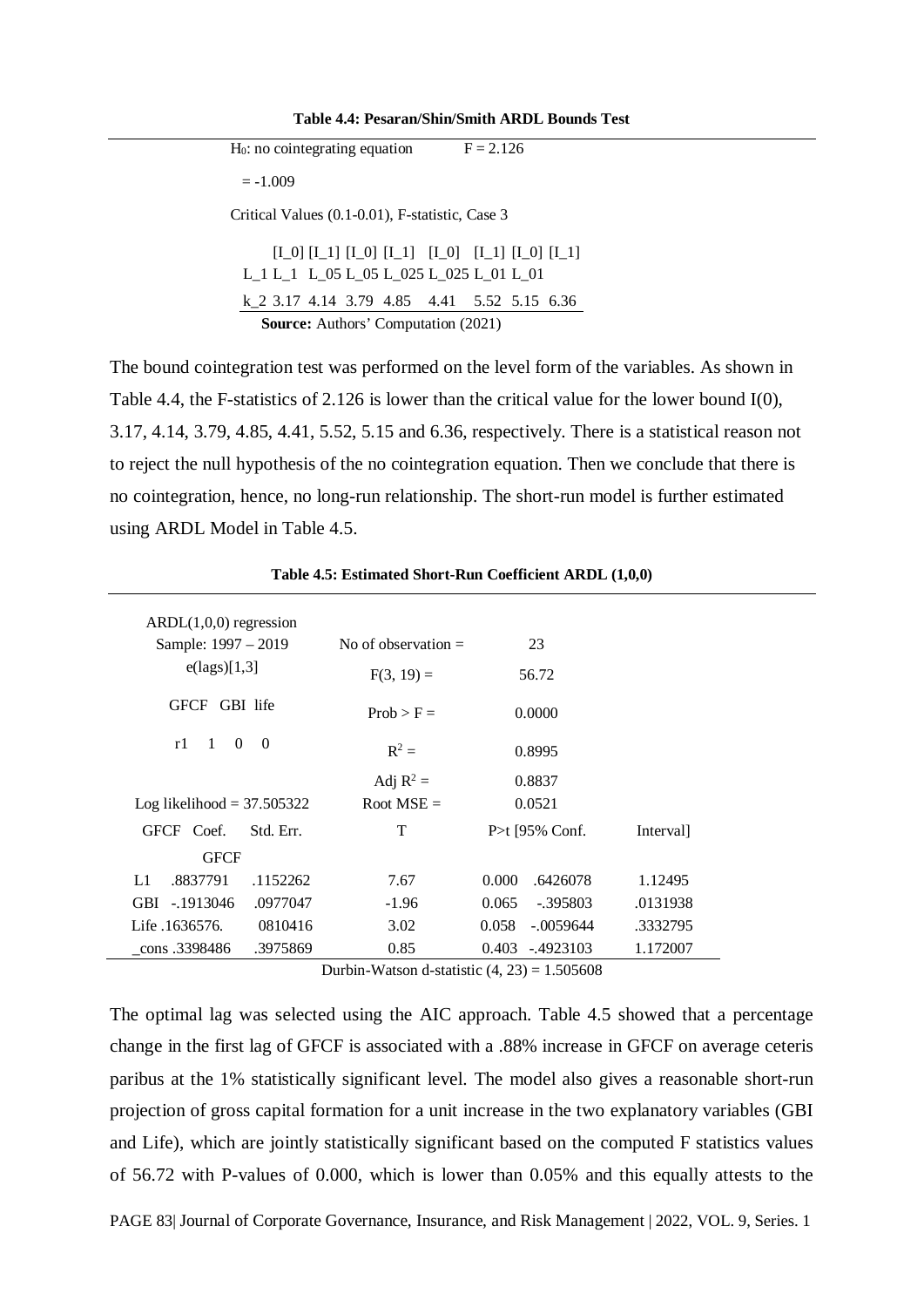overall goodness of fit of the postulated model. However, the table also indicated that life insurance exerts an insignificant positive impact on gross capital formation in Nigeria with an estimate  $\tau = .1636576$  and a p-value of 0.058. In contrast, the adverse effects of general business insurance, with an estimate of  $\delta = -0.1913046$  with a p-value of 0.065, show that the model is the best fit with a strong coefficient of determination ( $R^2 = 0.8995$ ). This implies that 90.0% of the variation in the measure of gross fixed capital formation is accounted for by the independent variables (GBI and Life). Hence, 88.4% of the variation in GFCF can be accounted for when other predictor variables are added to the model, as evidenced by the adjusted R-squared value of 0.8837.

The table further revealed a Durbin Watson value of  $= 1.505608$ , which lies within an acceptable range of -2 and 2. This indicated that the model was sentenced to be specified correctly, with no serial correlation on the data.

| <b>Test statistics</b>                       | lags | chi2  | df. | Prob. Value |
|----------------------------------------------|------|-------|-----|-------------|
| 1st order serial correlation                 |      | 0.396 |     | 0.5292      |
| White Heteroskedasticity                     |      | 17.92 |     | 0.0361      |
| Cameron & Trivedi's decomposition of IM-test |      |       |     |             |
| Heteroskedasticity                           |      | 17.92 |     | 0.0361      |
| <b>Skewness</b>                              |      | 3.81  |     | 0.2824      |
| Kurtosis                                     |      | 1.83  |     | 0.1766      |
| Total                                        |      | 23.56 | 13  | 0.0354      |

**Table 4.6: Diagnostic Test Result**

**Source:** Authors' Computation (2021)

Table 4.6 shows that the chi-square value of 0.396 and the probability value of 0.5292 with 1 degree of freedom in the Breusch-Godfrey first-order serial correlation test are not significant at the 95 per cent confidence level. As a result, the alternative assumption that the error terms are unrelated is rejected, implying that the error terms are connected. In a similar vein, we discovered that, given a predetermined probability level of 0.05, the actual probability of 0.0361 is less than 0.05, indicating that the successive error terms are not heteroscedastic.

### **5. Concluding Remarks**

This study showed that an increase in compensation paid to the life insurance business does not substantially culminate into higher gross fixed capital formation in Nigeria. However, it has a reflection of incremental influence on gross capital formation. By implication, this finding affirmed that life insurance does not significantly provoke the gross fixed capital formation in the country. From the above, we concluded that the declining life insurance business slightly reflects the possibility of a lower gross fixed capital formation. The study

PAGE 84| Journal of Corporate Governance, Insurance, and Risk Management | 2022, VOL. 9, Series. 1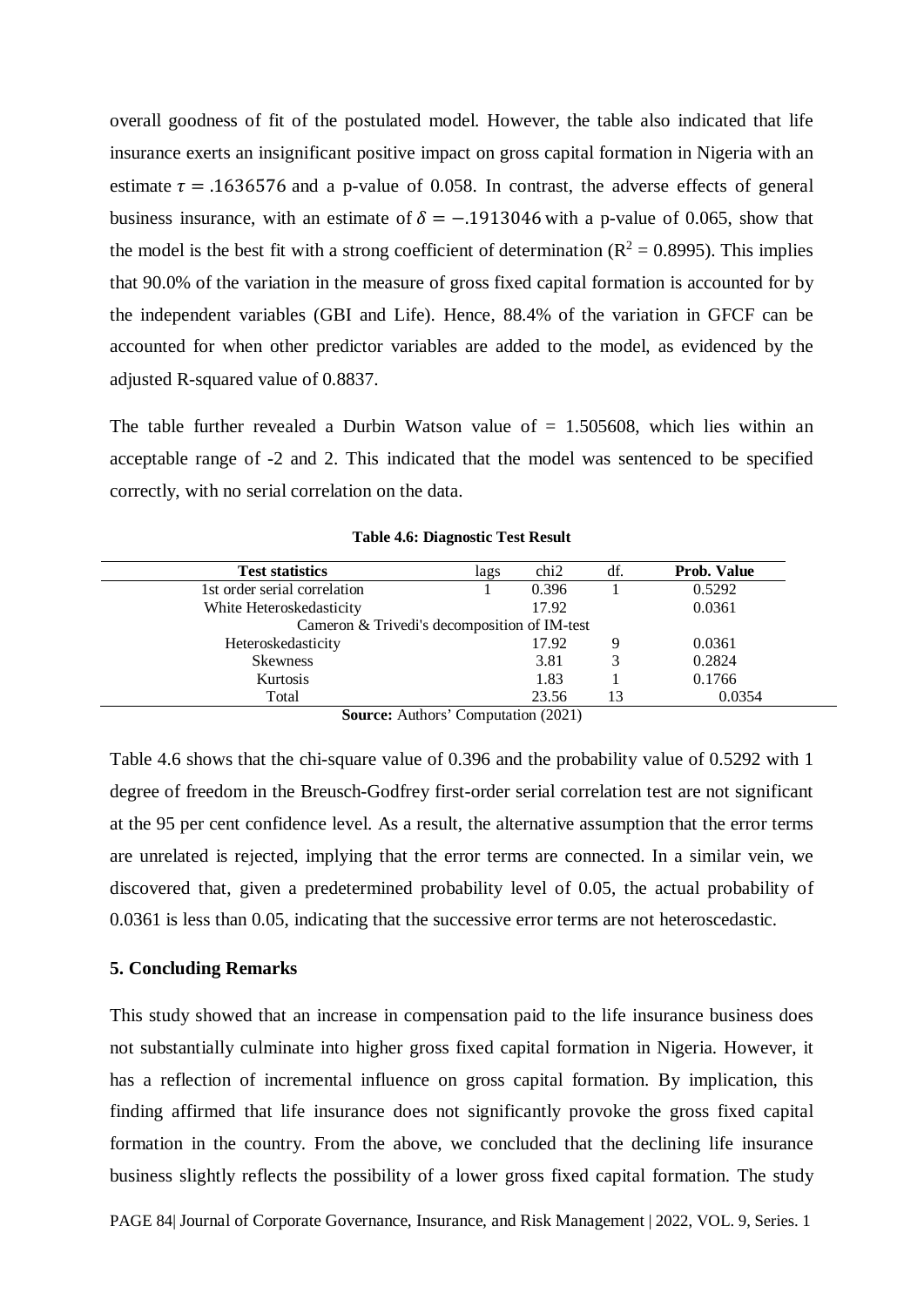established that an increase in the claim paid on the general insurance business in Nigeria can decline a fraction of the gross fixed capital formation at the end of the financial year. However, this finding can confirm that the general insurance business does not increase a country's gross fixed capital formation. Finally, the study established non-existent long-term relation between gross limited capital formation and risk management.

# **5.1 Recommendations**

Hingeing on the overview of discoveries made in this study, the following policy recommendations were presented:

- i. Insurance operators need to reduce insurance premiums paid on general business as increases would lead to a decrease in gross fixed capital formation.
- ii. The regulatory authorities should implement policies that make insurance appealing to Nigerians. This would result in improved life insurance take-up and, in turn, growth in fixed capital formation, as life insurance positively correlates with gross limited capital formation.
- iii. The government should give more attention to proactive regulatory policies and insurance companies to develop good insurance policies and practices that are not misleading. Thes policies should be very clear in content, so they are understood by those insured or the general public. This will enable more people to take an insurance cover, which will boost the financial base of the companies in that sector.

# **5.2 Limitation of the Study**

The major limitation of this study is the lack of insurance data. The available data was used to carry out this work, although this does not affect the reported results of this study.

#### **REFERENCES**

- Adetunji, A. L., Nwude, C.E., & Udeh, S.N. (2018). The interface of Insurance and Economic Growth: Nigerian Experience. International Journal of Economics and Financial Issues, 8(4), 16-26.
- Akinlo, T. (2013). The causal relationship between insurance and economic growth in Nigeria (1986-2010). Australian Journal of Business and Management Research, 2(12), 49- 57.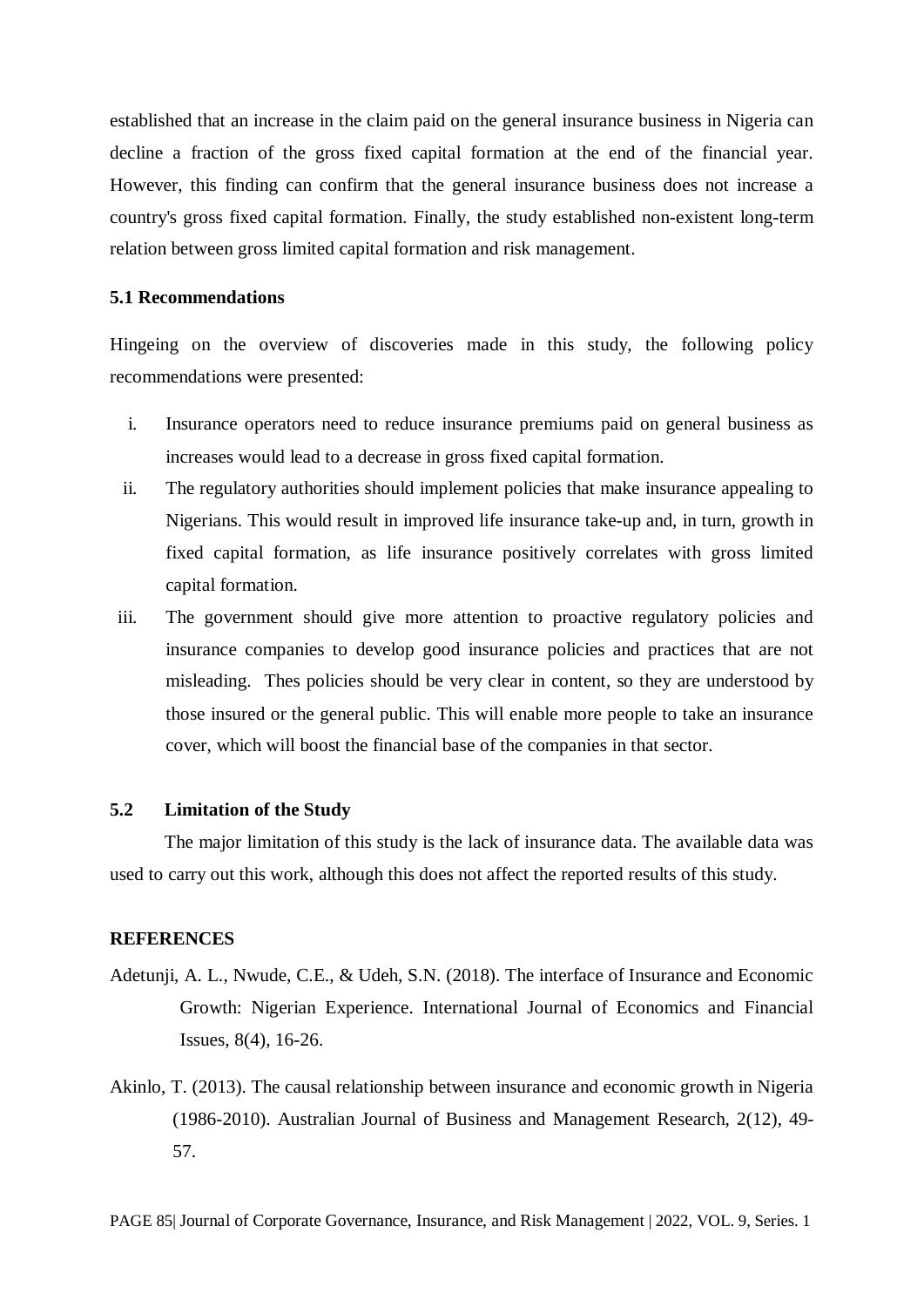- Akinlo, T. & Apanisile, O.T. (2014), The relationship between insurance and economic growth in sub-Saharan Africa: A panel data analysis. Modern Economy, 5, 120-127.
- Arestis, P., Nissanke, M. & Stein, H. (2005), Finance and Development: Institutional and Policy Alternatives to Financial Liberalization Theory, Eastern Economic Journal, 31, issue 2, p. 245-263.
- Boon, T.K. (2005). Do Commercial Banks, Stock Market and Insurance Market Promote Economic Growth? An Analysis of the Singapore Economy. Nanyang Technological University, School of Humanities and Social Studies, *Working Paper*.
- Cristea, M., Mariu, N. & Carstina, S. (2014) The relationship between insurance and economic growth in Romania compared to the main results of Europe – A theoretical and empirical analysis, Procedia Economics and Finance, 8(14), 226-235
- Dorfman, M.S. (2005): Introduction to Risk Management and Insurance, (8th Edition) New Delhi, Prentice-Hall of India Private Limited.
- Ezu, G. K., Okoye, N. J. & Ogbogu, O.S. (2020). Effect of Consolidation of the Nigerian Insurance Industry on the Growth of the Nigerian Economy (1996-2018). IOSR Journal of Economics and Finance (IOSR-JEF), 11(2)
- Kalu, E. U., Agwah, A. G. & Nwadike, O. A. (2019). Responsiveness of capital formation to the insurance industry in Nigeria. International Journal of Financial Management and Economics 2019; 2(2): 01-05.
- Kanu, S. I, Ozurumba, B.A & Anyanwu, F.A (2014). Capital expenditures and gross fixed capital formation in Nigeria. Journal of Economics and Sustainable development, the International Institute for Science, Technology and Education (IISTE).
- Kasidi. 2010. Risk Management. Jakarta: Ghalia Indonesia.
- Lezaasi, L.T., Tamunonimim, A., & Ngerebo. A. (2012). The Impact of insurance Risk Management on Fixed Capital Formation in Nigeria. 1(4), pp.1- 13.
- McKinnon, R. (1973). Money and Capital in Economic Development. The Brooking Institute, Washington DC.
- Mojekwu, J.N., Agwuegbo, S.O.N., & Olowokudejo, F.F. (2011). The Impact of Insurance Contributions on Economic Growth. *Journal of Economics and International Finance, 3*(7), 444-451.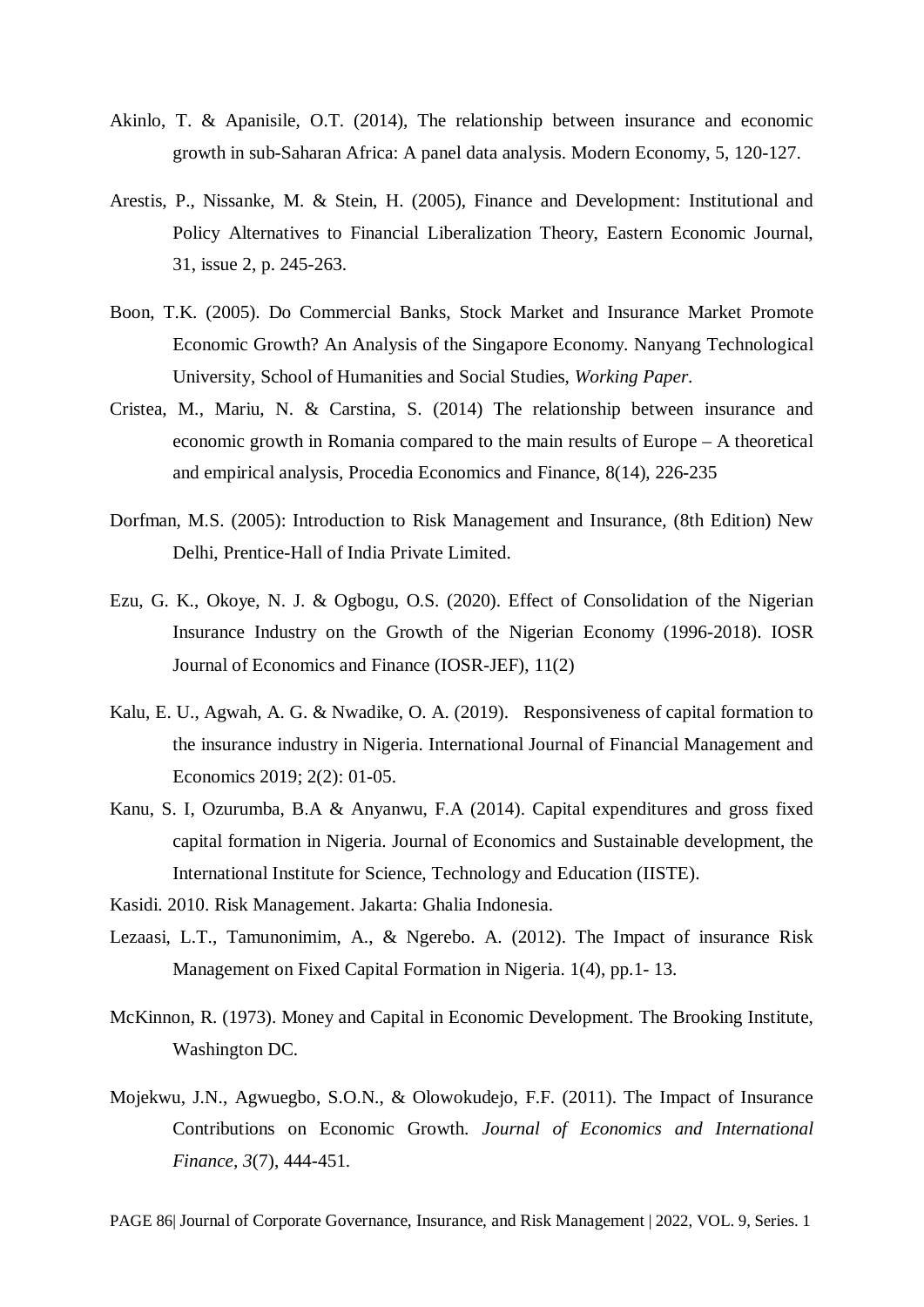- Olayungbo, D. O. (2015). Effect of Life and Non-Life Insurance on Economic Growth in Nigeria: An Autoregressive Distributed Lag (ARDL) Approach, Global Journal of Management and Business Research 15(1).
- Osipitan, T. (2009): Legal Regulation of Insurance Business in Nigeria: Problems and Prospects, Chartered Insurance Inst. Nig. J., 11(1): 69-82.
- Ouedraogo, I., Guerineau, S. & Sawadogo, R. (2018) Life insurance development and economic growth: Evidence from developing countries, Journal of Economic Development, 43(2), 1- 28.
- Patrick, H. T. (1966). Financial Development and Economic Growth in Underdeveloped Countries. Economic Development and Cultural Change, 14, 174-189.
- Sarkar, M. (2006) 'Management Research in Emerging Economies', Vikalpa, 31(4), pp. 129– 142.
- Schumpeter, J. (1911). Theory of Economic Development, Leipzig Duncker and Humblot. Berlin.
- Seng, S. (2014). The causal relationship between domestic saving and economic growth: Evidence from Cambodia. International Journal of Economics and Finance; 6(9).
- Shaw, E. S. (1973). Financial Deepening in Economic Development. Oxford University Press, New York.
- Skipper, H. Jr. (1997). Foreign Insurers in Emerging Markets: Issues and Concerns. International Insurance Foundation.
- Solow, R. M. (1957). Technical Change and the Aggregate Production Function. The Review of Economics and Statistics, 39(3), 312–320.
- Swan, T.W. (1956). Economic Growth and Capital Accumulation. Economic Record, 32: 334-361.
- Torbira, L. L. (2018). Insurance Risk Management: A Correlate of Economic Growth in Nigeria. Research Journal of Finance and Accounting, 9(7).
- Ugwuegbe, S. U. & Uruakpa, P. C. (2013). The impact of capital formation on economic growth. Unpublished PhD thesis, University of Nigeria, Nsukka.

PAGE 87| Journal of Corporate Governance, Insurance, and Risk Management | 2022, VOL. 9, Series. 1